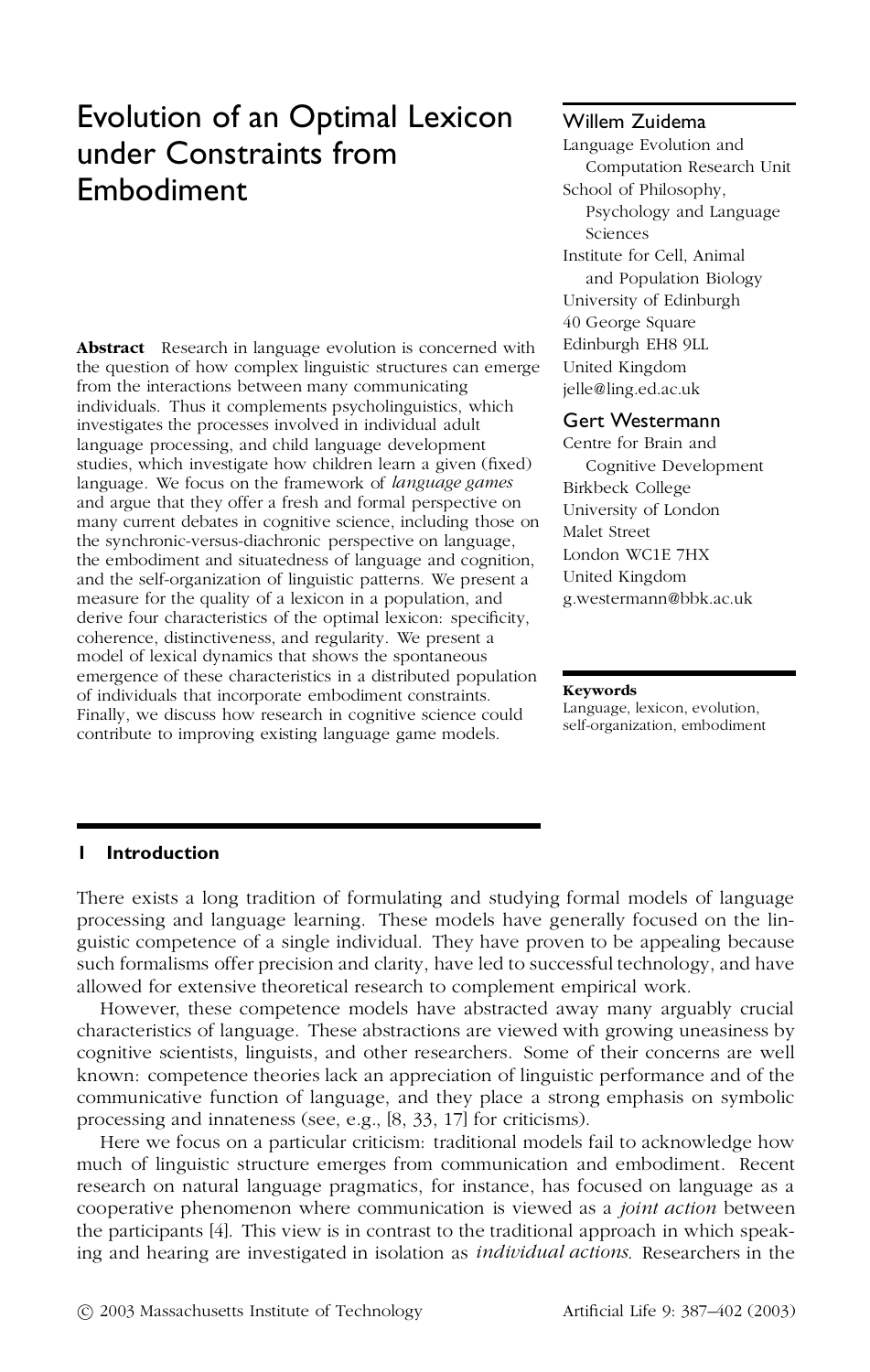framework of *emergentism* have argued that the structure of language should be explained as the emergent result of the many interactions between known processes in evolution, development, speaking, listening, and language change over time [17].

This type of work emphasizes the role of (i) the function of language for communication between individuals (*cooperativity* ), and (ii) the biophysical constraints of the human body and its environment (*embodiment*) in the explanation for the origin and development of linguistic structure. We are sympathetic to these arguments and share the criticism of a tradition that in some sense equates the *formalisms* of the researcher with the *mechanisms* of the real brain. However, we regret that this general criticism goes hand in hand with a reluctance to use formal models at all. Many researchers have focused instead uniquely on empirical or philosophical approaches (e.g., [17]), or on building "embodied" robots (e.g., [32]).

The goal of this article is to argue that formal models can deal in a meaningful way with embodiment, situatedness, and self-organization. They can help to define these concepts and elucidate the role they play in the development of complex language. *Language games*, such as those studied in recent years in the field of artificial life (see, e.g., [29, 15] for reviews), are a prime candidate for this purpose. Language games are models of language change and language evolution in populations of communicating individuals. Although in most of these models cooperativity and embodiment have not played much of a role, we believe they can be successfully extended to incorporate these important aspects.

The notion of embodiment comes in different flavors. On the one hand, a learning system can be incorporated into an actual robotic body, highlighting the need of the system to cope with sensory limitations [32] and allowing it to manipulate its environment and to develop representations based on sensorimotor interactions with this environment [22]. On the other hand, and more in line with the notion adopted here, embodiment can mean incorporating constraints from sensory, brain, and psychological processing into models without explicitly constructing an articial body. These approaches are complementary, and neither presents a fully embodied system. In this article we argue that the latter notion of embodiment can be studied with formal models, by incorporating sensory constraints (in the form of noise on the signals) and brain and cognitive processing constraints (by assuming limited processing resources and topological relations between meanings and between signals) into such models.

The models of language evolution that we will consider are *multi-agent models*. They define a population of individuals that talk to each other and learn from each other, using a language that as a result changes over time. Individuals in the models have limited production, memory, and perception abilities, and they have limited access to the knowledge of other individuals. The models evaluate the complex relationship between (i) acoustic, cognitive, and articulatory constraints, (ii) learning and development, (iii) cultural transmission and interaction, (iv) biological evolution, and (v) the complex patterns that are to be explained: the phonology, morphology, syntax, and semantics that are observed in human languages.

The type of language game we examine here is concerned with how a common lexicon can develop in a population of individuals (often called *agents* in this context). In these games, an agent can act either as a speaker or as a hearer. The purpose of a communicative act is the transmission of a meaning from the speaker to the hearer. Meanings cannot be transmitted directly but are encoded by linguistic forms. We can investigate how, based on a great number of such linguistic exchanges under different constraints, a shared lexicon develops so that different speakers use the same word for the same meaning and hearers interpret words with intended meanings. In our models we restrict ourselves to the development of a common lexicon, thus skipping the much more complex and controversial issues in syntax. Nevertheless, we hope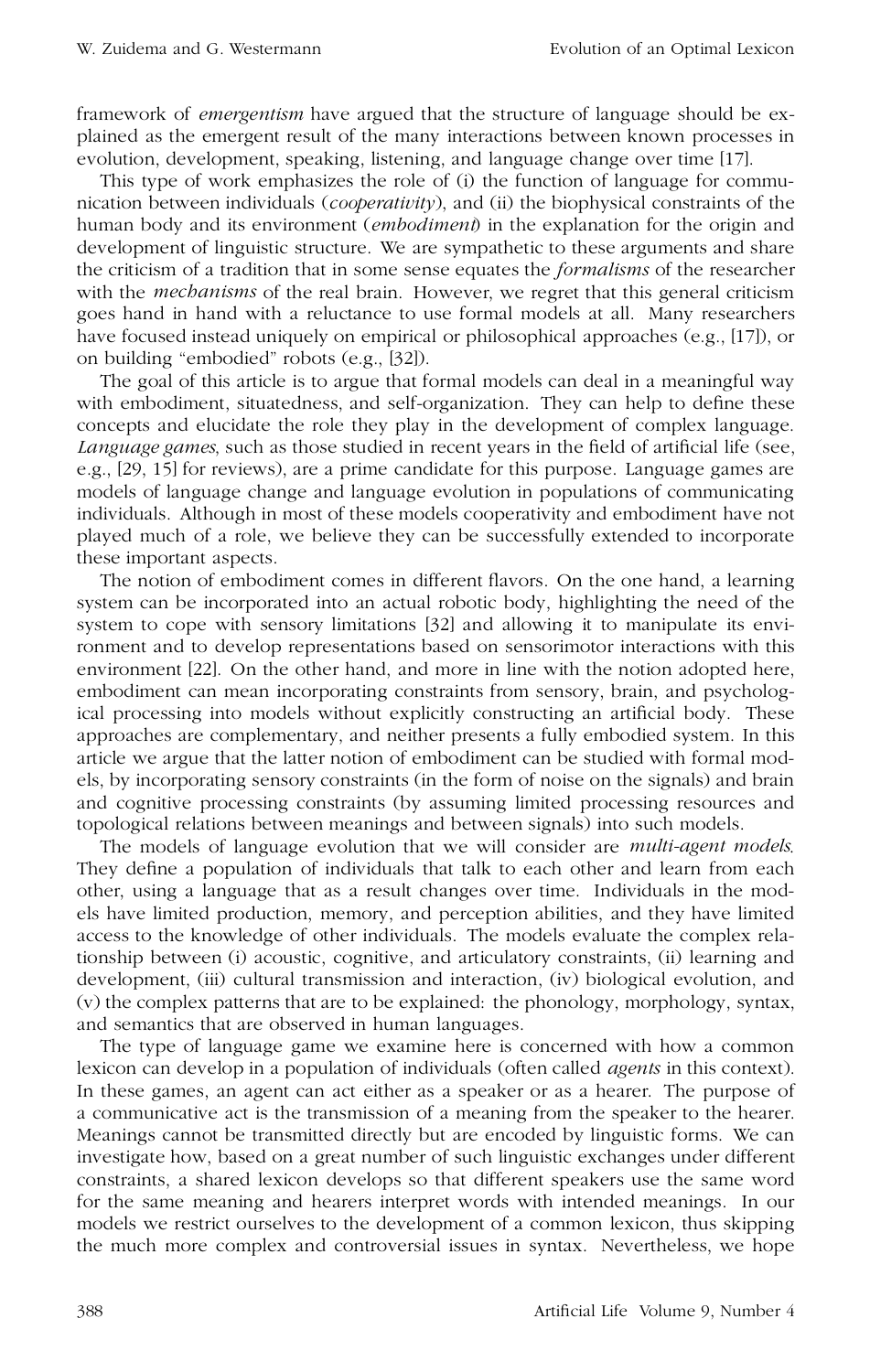to make the point that language games offer an appealing framework to study other aspects of language as well. For language games that do incorporate grammar, we refer to the extensive review by Kirby [15].

From the perspective of language games, the development of a shared lexicon simply cannot be studied in isolation within one individual, because it depends on the interactions between individuals. In that respect it is a prime example of an aspect of language that escapes study in traditional approaches.

In the rest of this article we will discuss the general framework of these models and present a measure for the quality of a lexicon. We will then study a model that is simple, but is nevertheless novel and serves well to illustrate our approach. Finally, we will discuss how simple language games can be extended to incorporate realistic aspects of cognition, embodiment, and communication.

#### **2 The Optimal Lexicon**

The communicative success of a population depends on the organization of the linguistic forms in that population's language, and on how these forms relate to different meanings: how uniquely does one form refer to one meaning? How likely is a speaker to choose a specific linguistic form for a meaning, and how likely is a listener to attribute a certain meaning to a received form? To what extent do individuals agree on the meaning-form mappings? How easily can different forms be confused when communication is noisy?

In this section we will first derive a formal description of what would be the *optimal lexicon*, that is, the lexicon that leads to the highest communicative success in the population. To do so, we need a measure for communicative success. Such a measure is presented next. Similar formalisms were used in [11, 21] and other papers, but our measure is chosen so that we can incorporate some real-world constraints on noise in signaling (like [18]) and different values for different meanings ([14, 19] incorporate in their models the related idea of different frequencies for different meanings).

Speakers can express what they want to say in different ways. Likewise, hearers can interpret spoken forms in different ways. Communicative success is high when the hearer's interpretation of a received form matches with the intention of the speaker. We assume a set of *N* agents that communicate by forms *F* to convey meanings *M*. In a given interaction, a speaker chooses a form *f* for a meaning *m*, and the hearer interprets the heard form  $f^*$  (which may differ from  $f$  if transmission is noisy) and assigns it the meaning *m*¤ . Communication is optimal if speakers and hearers always agree on the meaning for an exchanged form, that is, if  $m = m^*$  for any choice of *m*.

We denote by  $S^{i}(\bar{f} \mid m)$  the probability that an agent *i* uses the form  $f$  to express the meaning *m*. Similarly,  $R^i(m | f)$  is the probability that agent *i* as a hearer interprets the form  $f$  as the meaning  $m$ . We assume that there are a finite number  $|M|$  of relevant meanings and a finite number  $|F|$  of forms used. Further, we assume that similarity between different forms and between different meanings can be measured (e.g., [16]).

We also assume that communication is noisy, that is, the hearer can misperceive a certain form, and more similar forms are more easily confused. We denote by  $U(f^* | f)$ the probability that an agent perceives the form  $f$  as the form  $f^*$  ( $f$  can be equal to  $f^*$ , indicating that the hearer has perceived the form correctly).

Finally, we assume that the communication is successful if the hearer's interpretation is close to the sender's intention. The probability of successfully conveying a certain meaning thus depends on the probabilities of the sender using certain forms and the probabilities of the hearer perceiving and interpreting these forms correctly. We denote by  $V(m^*, m)$  the value (or reward) for the hearer understanding  $m^*$  when the speaker intended *m*. Thus *V* is a measure of communication quality. It should express both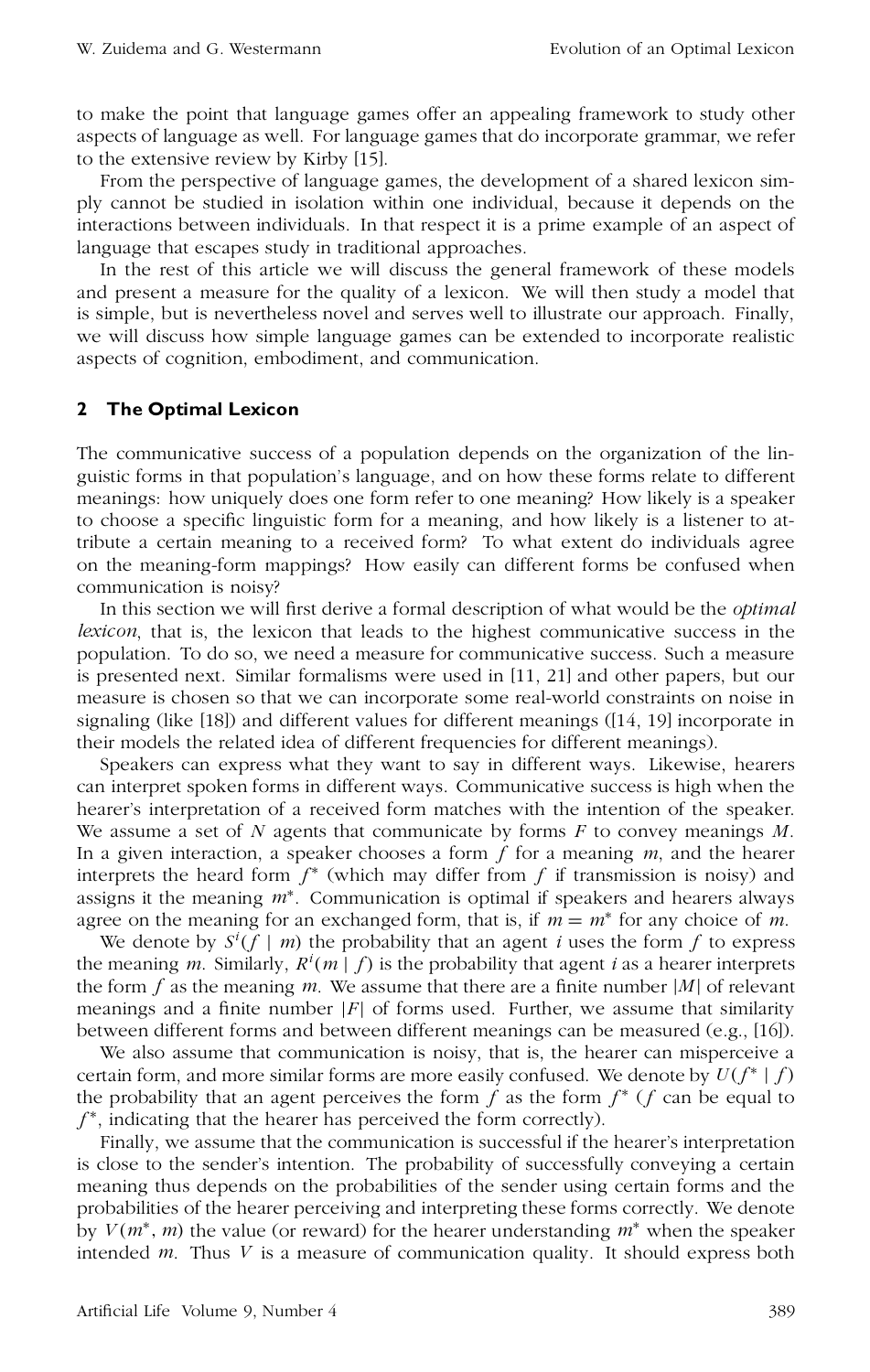the relative importance of a certain meaning, and the relations between alternative meanings. For example, we could assume that interpreting a signal with a meaning that is wrong but similar is better than interpreting it with just a random meaning, or that being able to express frequent meanings is more important than being able to express infrequent ones.

From these observations, we derive a simple equation that describes the probability  $P(m^* | m)$  of any hearer *j* having an interpretation  $m^*$  when the speaker *i* intended *m*:

$$
P(m^* \mid m) = \frac{1}{N(N-1)} \sum_{i} \sum_{j \neq i} \sum_{f \in F} \sum_{f^* \in F} \left( S^i \left( f \mid m \right) \cdot U \left( f^* \mid f \right) \cdot R^j \left( m^* \mid f^* \right) \right) \tag{1}
$$

This equation says that the probability of the meaning *m* being perceived as  $m^*$ ("understanding *m* as  $m^*$ ") is the probability of agent *i* using the form *f* to encode meaning *m*, the hearer perceiving form  $f^*$  and then interpreting it as  $m^*$ . Because we sum over all *N* agents as speakers and all but one as hearers  $(N - 1)$ ; agents do not talk to themselves), we divide the whole expression by  $N(N - 1)$ .

From here it is only a small step to define the communicative success  $C$  of the whole population of *N* agents talking about all j*M*j meanings:

$$
C = \frac{1}{|M|} \sum_{m \in M} \sum_{m^* \in M} \left( P\left(m^*|m\right) \cdot V\left(m^*, m\right) \right) \tag{2}
$$

That is, overall communicative success is the sum of the probabilities for all meaning transmissions weighted by their values (assuming that all meanings are equally frequent). This measure is normalized with the number of meanings.

Because *S*, *R*, *U* , and *V* can all be described as matrices, we can in fact summarize Equations 1 and 2 as follows:

$$
C = \frac{1}{|M|N(N-1)} \sum_{i} \sum_{j \neq i} (S^i \times (U \times R^j)) \cdot V
$$
 (3)

where the ' $\times$ ' indicates usual matrix multiplication, and the ' $\cdot$ ' indicates the summation of the product every element in one matrix with its corresponding element in the other matrix (dot multiplication).

Equation 3 constitutes a very general quality measure for a communication system between individuals (described by the matrices *S* and *R*), under some *embodied* constraints of articulation and perception (described by *U*) and semantic/pragmatic constraints on how useful an interpretation is given a certain intention (described by *V* ). By choosing the proper *U* and *V* , a wide range of different noise and reward functions can be modeled. However, these matrices can of course not capture all aspects of the embodiment and environment. For instance, the development of conceptual and articulatory abilities and the dependence of rewards and confusion probabilities on specific contexts cannot be modeled directly with our four matrices. However, the formalism is easily extendable to incorporate such aspects. Moreover, even if not all aspects of animal (e.g.,  $[24]$ ), human, or robot communication (e.g.,  $[32]$ ) are modeled, the formalism gives a principled way to abstract out those aspects of embodiment that are nonessential for the emerging language.

With equation 3 in hand, we can now investigate under which conditions communicative success is maximized. We will not provide analytical results for any specific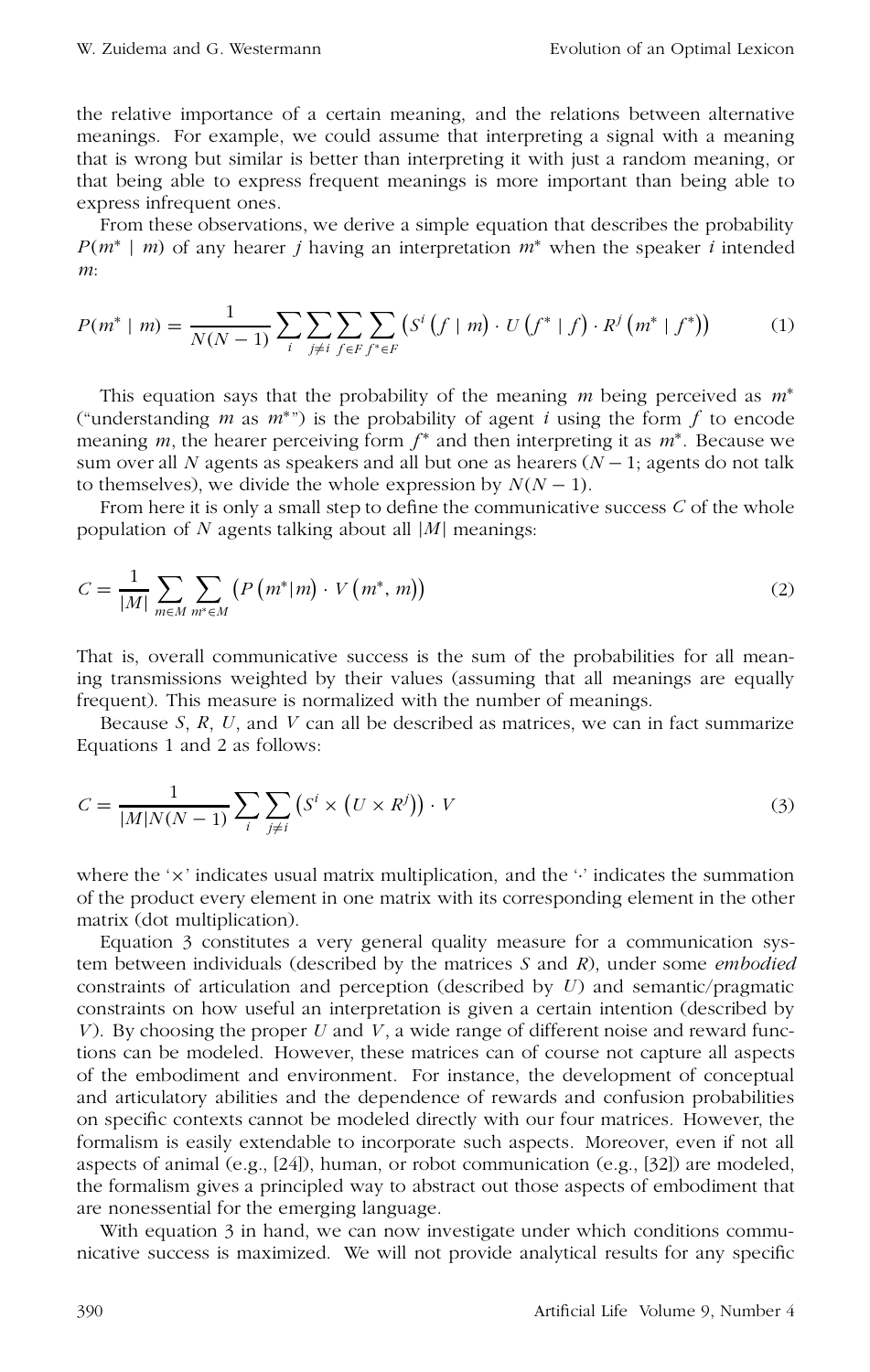choice of *U* and *V* . Instead, we will present numerical results for a variety of choices of *U* and *V* with a simple hill-climbing algorithm. The algorithm used throughout this section is the following:

- 1. Initialize a population of *P* individuals, each with an  $|M| \times |F|$  matrix *S* (a production lexicon) and an  $|F| \times |M|$  matrix *R* (a reception lexicon) set with random values and columns normalized.
- 2. Measure *C* according to Equation 3.
- 3. Apply a random change (from a Gaussian distribution with mean 0 and standard deviation  $n = 0.1$ ) to a random entry in a random matrix of a random individual, and normalize the column.
- 4. Measure *C* 0 according to Equation 3.
- 5. If  $C > C'$ , revert the change; otherwise  $C := C'$ .
- 6. If maximum steps are reached, stop; otherwise go to 3.

Note that in the simulations that use this algorithm an individual's lexicon is not changed as a direct consequence of communication, but is changed randomly. However, this random change may lead to higher communicative success, in which case the change is retained. We use this simple *global optimization procedure* to analyze what the optimal lexicon will look like for different choices of *U* and *V* . In Section 3 we will look at the more realistic situation where agents optimize their individual communicative success, that is, where optimization is *local* and *distributed*.

## **2.1 Categorical Meanings; Noise-Free Signaling**

Let us first consider the simplest case of categorical, noise-free communication. That is, we assume that every meaning is unique and has no relation with other meanings. Further we assume that forms are perceived as they are uttered. In short, both *U* and *V* are unit matrices (matrices with 1's on the diagonal, and 0's everywhere else).

If we optimize a population's lexicon under these conditions using the hill-climbing algorithm described above, we obtain results as in Figure 1. Here *C* increases steadily and reaches the optimal value (1:0). The *S* matrices in the population have maximal probability  $(= 1.0)$  for a specific form (horizontal) for each of the meanings (vertical), and probability 0 for all other forms. In the matrix *R* these forms (vertical) are interpreted as the "correct" meanings. Because there are more possible forms than meanings, some forms are never used and have arbitrary interpretations.

From this simple simulation we can derive two properties of the optimal lexicon: *specificity*, one unique form for every intention, and one unique interpretation for every used form, if  $|M| \leq |F|$ ; and *coherence*, that is, everyone in a population uses the same form for the same meaning.

## **2.2 Categorical Meanings, Noisy Signaling**

If there is noise on the signal (due to a noisy environment and sensory limitations of the hearer), we can expect the hearer to sometimes hear a different form than the speaker uttered. We can model this by introducing nonzero off-diagonal entries in the matrix *U*. Here, we consider only the simplest case, where forms vary on one axis, determined by their index, and we set the values of *U* depending on the distance from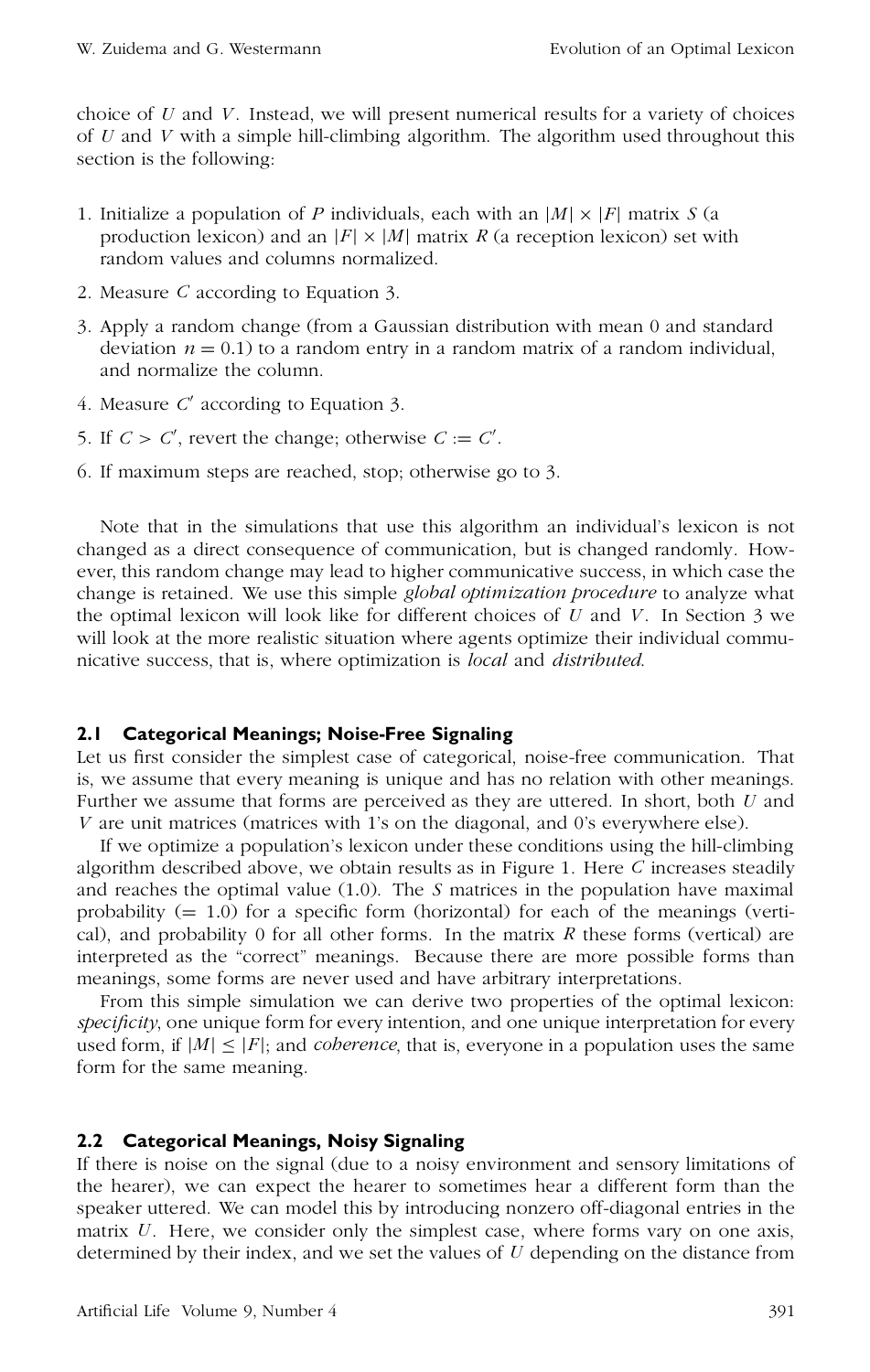

Figure 1. The optimal lexicon in a population under categorical, noise-free conditions. The size of circles is proportional to the value of the corresponding entry; entries with value 0 are plotted as a small dot. (*V* and *U* are unit matrices,  $|M| = 8$ ,  $|F| = 12$ ,  $N = 3$ ,  $n = 0.1$ ).

the "correct" form (and subsequently normalize every row of *U* ):

$$
U(f^* | f) = \frac{1}{1 + (f - f^*)^2}
$$
\n(4)

We expect a lower optimal value of *C*. Moreover, for optimized *C*, we also expect to find matrices that somehow minimize the chance of misinterpretation. Figure 2 shows that this is indeed what happens. The *S* matrix shows that for every meaning, there is a prototype form that individuals use. For these prototype forms and their direct neighbors, the interpretation is the "correct" meaning. Thus, little clusters of neighboring forms are all interpreted in the same way, such that prototype forms are maximally distinct from each other. Thus, in addition to specificity and coherence, *distinctiveness* is a property of the optimal lexicon when the signaling is noisy. Note that, even though there are many more forms than meanings, all forms have a specific "best" interpretation. We can obtain similar results with form spaces that have more dimensions [36] or continuous values [37].

### **2.3 Semantic Similarities and Noisy Signaling**

If we include in the model the assumption that not only forms have similarity relations, but also meanings relate to each other, we can identify a fourth criterion of the optimal lexicon: *regularity*. Figure 3 shows results that are obtained by running the hill-climbing algorithm of this section, with *U* as in Equation 4 and, similarly, *V* as follows (and rows subsequently normalized):

$$
V(m^*, m) = \frac{1}{1 + (m - m^*)^2}
$$
 (5)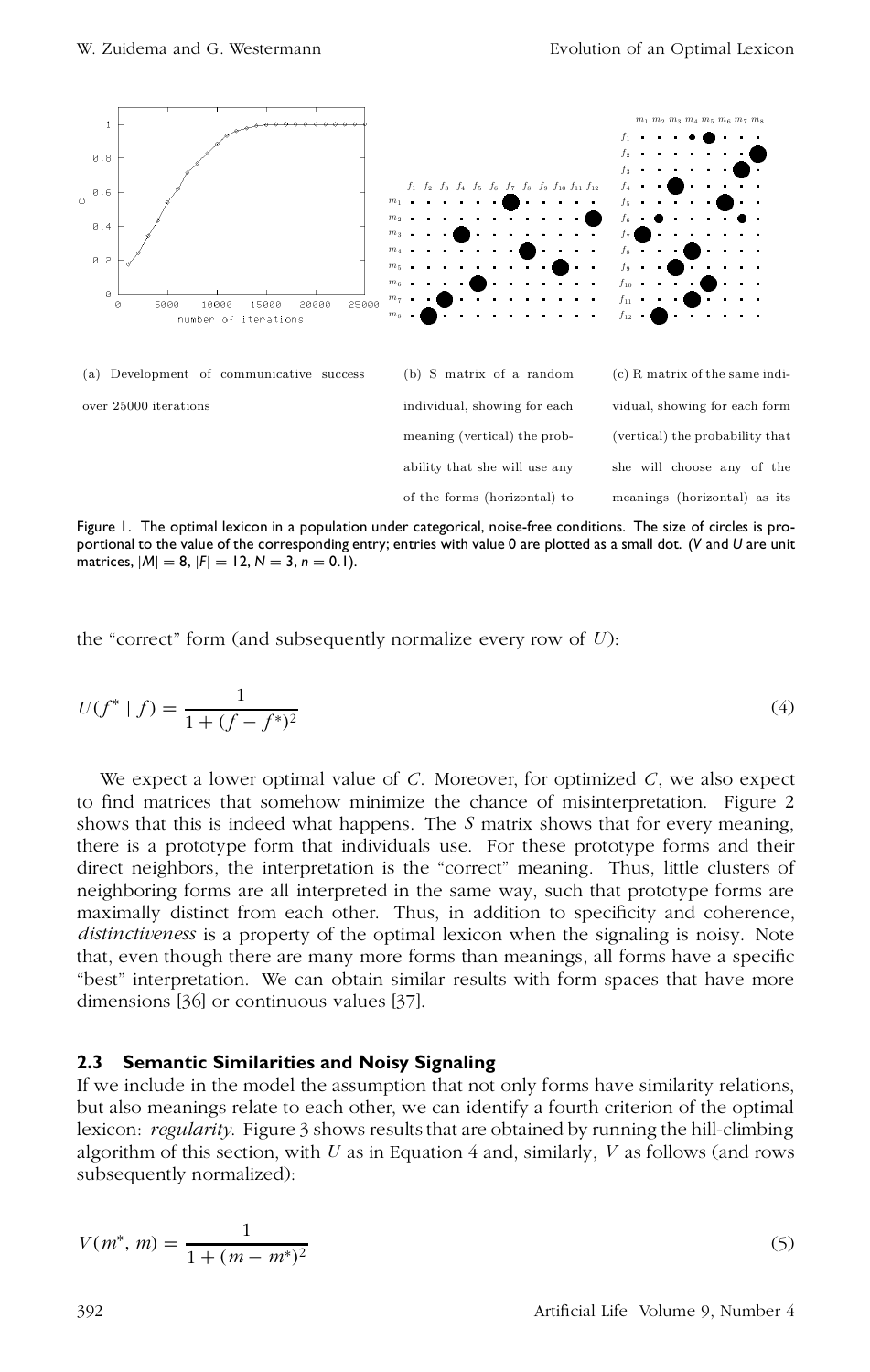

Figure 2. A local optimum of the lexicon in a population under categorical, noisy conditions (*V*-unit matrix, U as in Equation 4,  $|M| = 10$ ,  $|F| = 30$ ,  $N = 3$ ,  $n = 0.1$ ).

Here, *V* is maximal when the intended meaning *m* and understood meaning *m*¤ are the same and decreases with increasing distance between *m* and *m*¤ .

The local optima found by the hill-climbing algorithm show not only specificity, coherence, and distinctiveness, but also *partial regularity*: similar forms tend to have similar meanings, such that misinterpretations are still better than a random interpretation. The solution found is a local optimum; the globally optimal lexicon is maximally regular: with the parameters of the simulations in Figure 3, meaning  $m_1$  is expressed with form  $f_1$ , and forms  $f_2$  to  $f_3$  are interpreted as  $m_1$ ; meaning  $m_2$  is expressed with  $f_5$ , and  $f_4$  to  $f_6$  are interpreted as  $m_2$ ; and so on. This optimum is not found in this simulation; however, in the local optimum of Figure 3 neighboring clusters of forms are, with only a few exceptions, associated with neighboring meanings. In related work [36] we found that with a slightly different representation the optimum can easily be found as well. Measuring the degree of regularity (as the correlation between the distances between each pair of meanings and the distances between their associated forms) shows that it is consistently higher under conditions with semantic similarities than without.

#### **2.4 Properties of the Optimal Lexicon**

From these experiments we can conclude that the optimal lexicon must have the following properties (provided that  $|M| \leq |F|$ , and that the off-diagonal *U* and *V* values are sufficiently low):

- *Specificity*: Every meaning has exactly one form to express it, and vice versa (i.e., there are no homonyms, and no real synonyms: if different forms have the same meaning, they are very similar to each other).
- ² *Coherence*: All agents agree on which forms to use for which meanings, and vice versa.
- ² *Distinctiveness*: The forms used are maximally dissimilar to each other, so that they can be easily distinguished.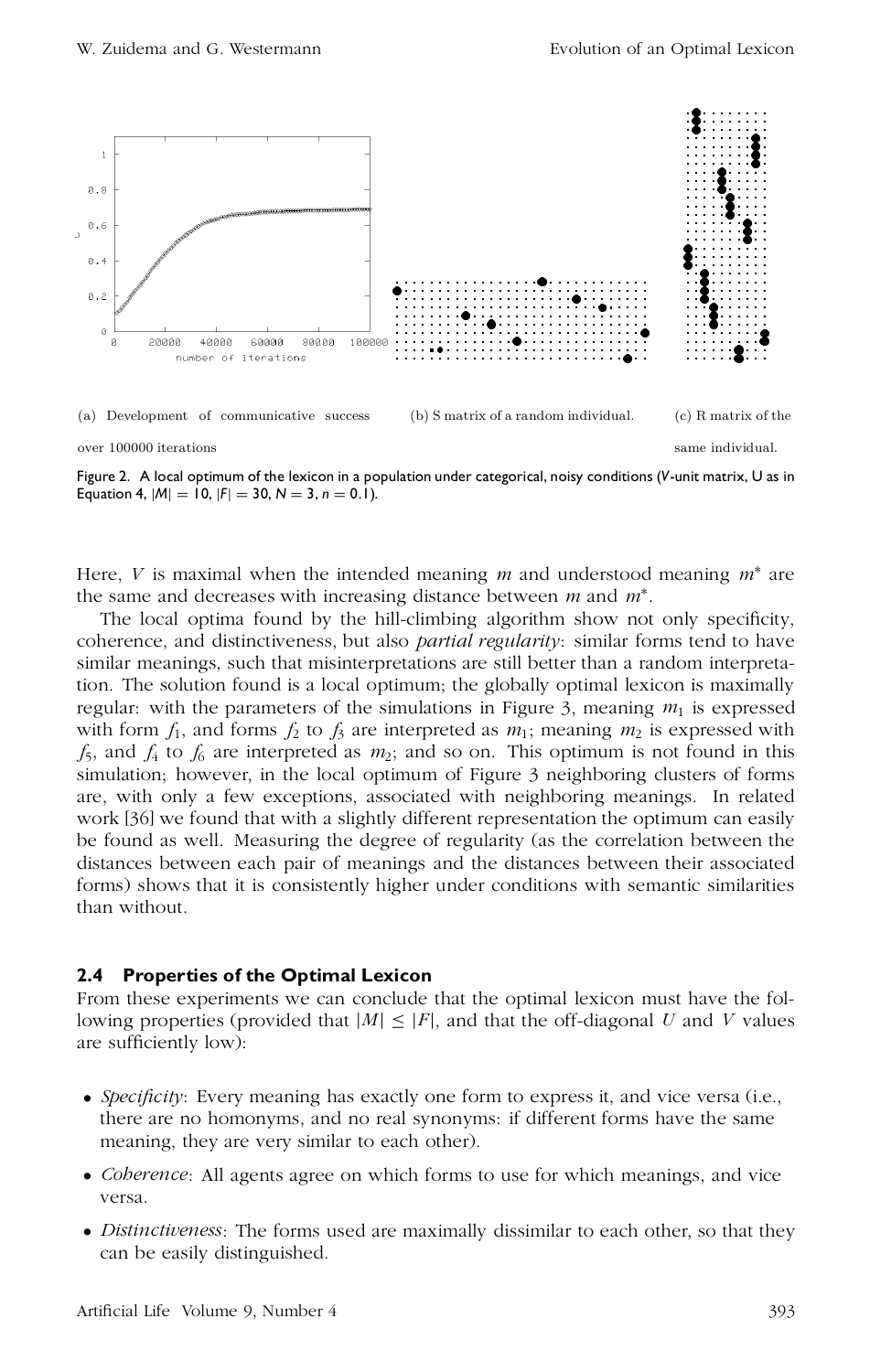

Figure 3. Local optima for *S* and *R* under semantic similarities, noisy signaling conditions(*V* as in equation 5,*U* as in Equation 4,  $|M| = 10$ ,  $|F| = 30$ ,  $N = 3$ ,  $n = 0.1$ ).

² *Regularity*: In the mapping between meanings and forms there is a *preservation of topology*, that is, similar forms tend to have similar meanings.

# **3 Language Games**

After establishing the properties of an optimal lexicon, we can now turn to *language games*, where there is no global optimization, but rather, every individual tries to optimize its own communicative success. Language game models can be viewed as an extension of the basic communication model that consists of a sender, a message, and a receiver. Language games consider a *population* of individuals (*agents*) that can both send and receive. A language game then is a linguistic interaction between two or more agents that follows a specific protocol and has varying degrees of success. The types of models that we will consider have the following components: (i) a linguistic representation, (ii) an interaction protocol, and (iii) a learning algorithm. In this section we will discuss the choices we have made for each of these components, based on a review of existing models.

## **3.1 Linguistic Representation**

By a *representation* we mean here a formalism to represent the linguistic abilities of agents, ranging from recurrent neural networks [1] or rewriting grammars [13, 35] to a simple associative memory [11, 21, 28, 20, 6, 12, 26], representing the strength of associations between meanings and forms.

In the model of this section, we use the same *S* and *R* matrices as in Section 2. Forms and meanings thus remain abstract. Other researchers (e.g., [30, 3]) have chosen more concrete representations, such as random concatenations of consonants and vowels for the forms, or positions in a psychophysically motivated color space for meanings. However, these models do not have similarity relations between forms or between meanings. Instead, forms and/or meanings are categorical, and as a result the formmeaning associations in the emerging languages are completely arbitrary (as in our first model, Sections 2.1 and 2.2). A possible exception is the model in [31]; however, in that article it is not clear whether the stochasticity in the meaning space is dependent on the assumed topology (i.e., whether a wrong but close interpretation is more valuable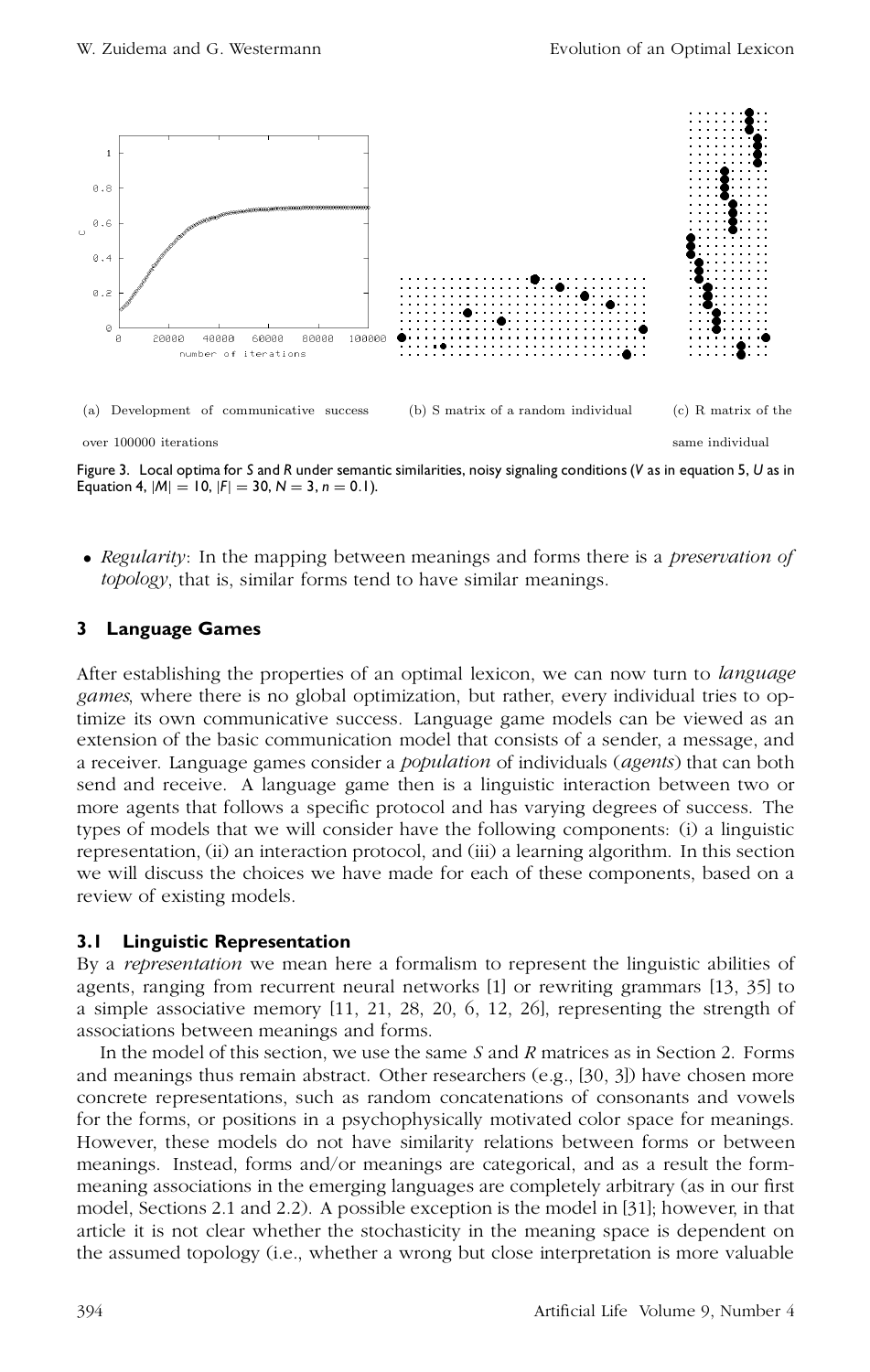than a far-off interpretation), and regularity and distinctiveness are not measured or analyzed.

In contrast to these models, we assume here that there are varying degrees of similarity between forms and between meanings, i.e., there is a topological space of meanings, and a topological space of forms. In that respect, our model is more similar to models of the evolution of grammatical language, where associations between structured meanings and structured forms are not arbitrary (e.g., [14, 2]). For the sake of simplicity, we report here results from simulations where forms and meanings each vary on a one-dimensional axis. As in Section 2, we interpret the index of meanings and forms in the *S* and *R* matrices as their positions on these axes. Even such a similarity metric, which is only a first step toward more cognitive plausibility, brings fundamentally new behaviors.

## **3.2 Interaction Protocol**

The agents in language game models interact following simple protocols. In most models two agents—a speaker (initiator) and a hearer (imitator)—are chosen at random. Three types of games can be distinguished. In the *imitation game* [5], in contrast to the present models, meanings play no role. However, as in our model and in contrast to most other language game models, the imitation game assumes noise and similarities in the form space and studies the emergent maximization of the distance between them.

In the imitation game, the initiator chooses a random form from its repertoire and utters it. The imitator then chooses the form from itsown repertoire that is closest to the received form and utters it. If the initiator finds that the closest match to this (heard) form is the form that it originally used, the game is successful. Otherwise the game is a failure.

In the *naming game* [28], meanings do play a role. The speaker chooses a meaning and a form to express that meaning, and the hearer makes, based on the perceived form, a guess of what is meant. The hearer then receives feedback from the speaker on the intended meaning, that is, whether its guess was correct. The game is a success if the speaker's intention and the hearer's interpretation are the same, and a failure otherwise. The naming game serves as a model system forstudying the emergence of conventional form-meaning associations.

In the *observational game*, the meaning of the expressed form is immediately available to the hearer (as in situations where the speaker points at the object that is the topic of a conversation). This simplication has been used in most language game models studied so far (e.g., [11, 28, 21, 1, 13, 12]).

In the model described here, we make another simplifying assumption. We pick two random agents from the population. The first agent learns from the other, and is randomly assigned the role of either speaker or hearer. We then assume that the first agent is able to assess the *overall* communicative success in communicating with the other agent, and learns through a form of hill climbing as described below. The effect of one interaction in our model can thus be seen as the average effect of many interactions in the naming game. In Section 4 we will discuss the consequences of relaxing this assumption.

## **3.3 Learning Algorithm**

In most models, the learning algorithm that agents use to improve their linguistic abilities is very simple (see [27] for a discussion of the required biases of these learning algorithms and how these biases can evolve). In all of the language game models mentioned above, a mechanism is implemented to keep track of the success of each form or form-meaning association. Whether or not a specific association is used depends on this score. Such algorithms can be considered variants of a hill-climbing process: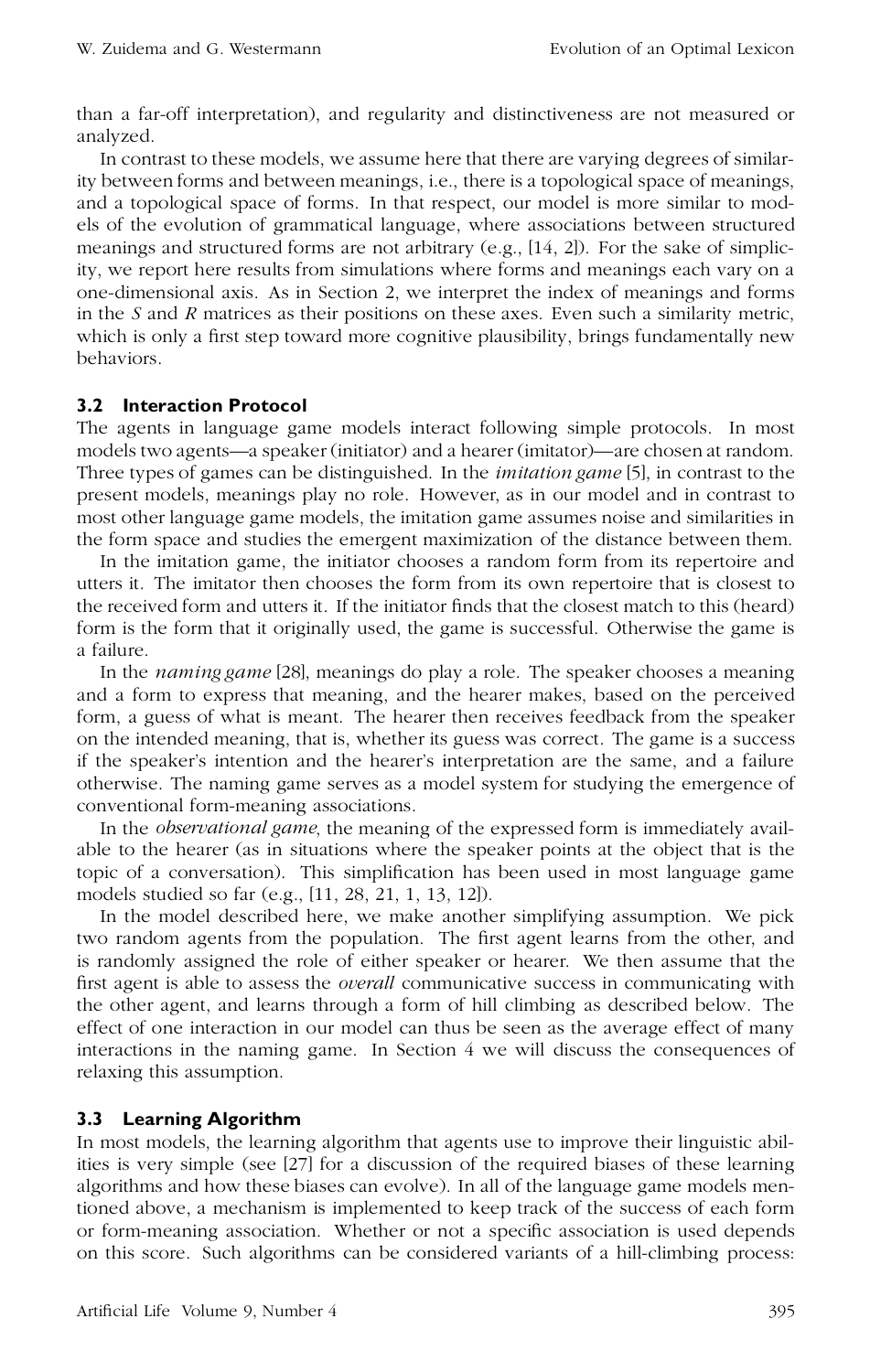given a present state of the system, a random variation is tried out. If the performance is better than before, this variation is kept, and otherwise it is discarded.

The difference from a standard hill-climbing algorithm (such as in Section 2) is that optimization is *local* (every agent optimizes its individual success) and many variants are tried out at the same time. That is, at any one time we can view associations with a high score as constituting the present state of the system. For the other associations, the (low) scores are estimates of how much communication would improve by adopting it. If adopting itwould improve communication at this point, the scores will go up and the association will eventually become part of the system.

In the language game model of this section, we will simply use a *local* hill-climbing variant. After picking two random agents, the learning agent makes a random change in its *S* matrix (if it is assigned the role of speaker) or *R* matrix (if it is the hearer). The learner checks if that change improves the communicative success in communicating with the other agent according to the following equation (which is almost identical to Equation 3, but now for one specific speaker and hearer):

$$
C^{ij} = \frac{1}{|M|} \left( S^i \times \left( U \times R^j \right) \right) \cdot V \tag{6}
$$

If  $C_{\text{before}}^{ij} > C_{\text{after}}^{ij}$ , the change is kept; if not, the change is reversed. Note that in this *distributed hill climbing*, at every interaction the target of the hill-climbing process can be different, because each interaction is with a random other agent in the population and because other agents are learning at the same time.

#### **3.4 Self-Organization of the Optimal Lexicon**

The main result that we present here is that close approximations of each of the properties of the optimal lexicon emerge from the local interactions that we have dened above. Figure 4 shows results from a simulation with the same parameters as in Figure 3, just with a larger population  $(N = 40)$  and a higher noise level (the random change in the hill-climbing algorithm is from a Gaussian distribution with mean 0 and standard deviation  $n = 1.0$ ). The figure shows *S* and *R* matrices from one random individual at three points in the simulation: after  $5 \times 10^6$  and  $2 \times 10^7$  iterations, and in the stable equilibrium configuration (after almost  $1 \times 10^8$  iterations).

The lexicon that develops shows all four characteristics. In the *S* matrix at equilibrium (labeled  $t = \infty$ ), every meaning is always expressed by one unique form; in the *R* matrix, that form is always interpreted with the correct meaning (specificity). At equilibrium, all agents have the same *S* and *R* matrices (coherence). In the *S* matrix, the total distance between all preferred forms is (almost) maximal; in the *R* matrix, each of these preferred forms (except at the edges) is the center of a little cluster of forms that are all interpreted with the same meaning (distinctiveness). Finally, with three exceptions, all form clusters have neighboring form clusters that express a neighboring meaning (regularity).

The degree of regularity in this simulation is small (the correlation between the distance between each pair of meanings and the distance between their corresponding forms is around 0.2). In general, regularity can be difficult to obtain because to go from an irregular to a regular lexicon many changes to the lexicon are required. Moreover, its contribution to the communicative success is small in comparison with the other three properties. In [36] we show results with a different representation, where the entries in the *S* and *R* matrices are always 1 or 0, and random changes move a 1 to a different position in the matrix. In this setup regularity can much more easily emerge, both in the global and in the distributed hill-climbing condition.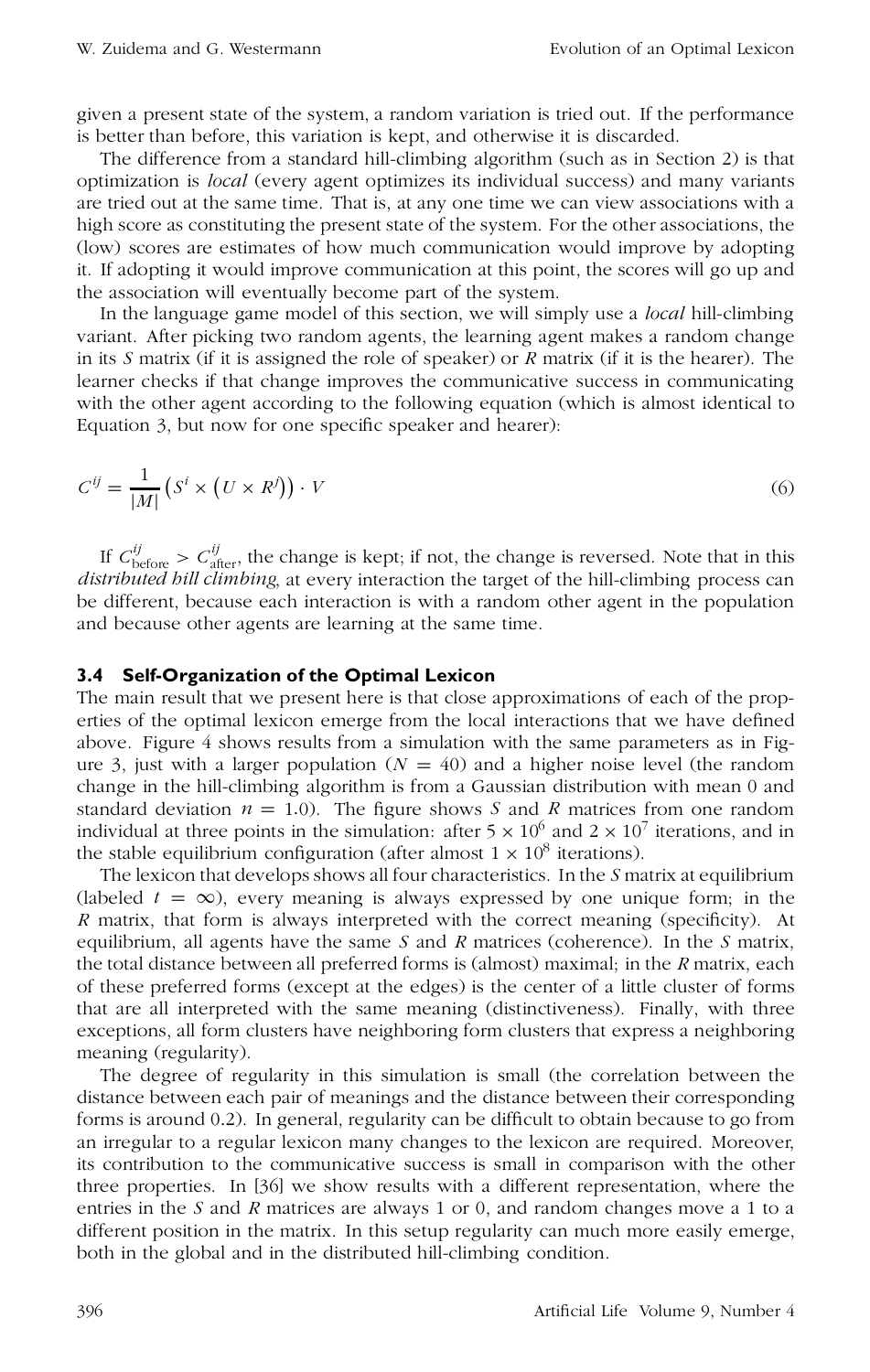

Figure 4. Development of specificity, coherence, distinctiveness, and regularity in the lexicon of a population under semantic similarities, noisy signaling conditions. At each time step a random speaker interacts with a random hearer and one of them performs a single hill-climbing step to improve the communication. In this graph, the *R* matrices are transposed, so that in both *S* and *R <sup>T</sup>* meanings are on the vertical axis and forms on the horizontal axis. The size of circles is proportional to the value of the corresponding entry; entries with value 0 are not plotted.  $t = \infty$  indicates any time after the simulation has converged (from around  $t = 10^8$ ) to the stable equilibrium. (*V* as in Equation 5, *U* as in Equation 4,  $|M| = 10$ ,  $|F| = 30$ ,  $N = 40$ ,  $n = 1.0$ .)

#### **4 Toward More Cognitive Plausibility**

Our results show that there is no necessity for explicit and innately specified "principles" that guarantee specicity, distinctiveness, coherence, and regularity. It is possible in principle that these basic characteristics emerge from simple interactions between agents, a generic learning algorithm, and topological meaning and form spaces. That is, they emerge from the embodiment (i.e., general perceptual and processing constraints) and situatedness (i.e., interactions between individuals) of the simulated agents.

Of course, the biophysical constraints of real humans are different from the ones implemented in this model. The next step in our research is therefore to evaluate whether more *realistic* constraints lead—through similar dynamics—to an emergent language with more *realistic* characteristics. Here we consider three possible extensions of the model.

#### **4.1 Limited Feedback**

In the distributed hill-climbing simulations we assumed that an agent makes a random change in one of its matrices, and then evaluates if that change increases the success in communicating with one other individual. In reality, that information might not be available. It is therefore worth examining if the same results can be obtained with the minimal assumptions of feedback on whether or not a communication about a single meaning has been successful (as in the naming game [28]), or on shared contexts between speaker and hearer (as in the observational game [25]).

We have done some experiments that show that at least specificity, coherence, and distinctiveness can easily emerge in a naming game setup [37]. Figure 5 shows one of the emerging languages from these experiments. It shows a pattern formed through local interactions between two communicating agents, expressing nine different meanings with forms from a two-dimensional form space. Each of the nine clusters in this figure shows strong associations from two agents for one particular meaning.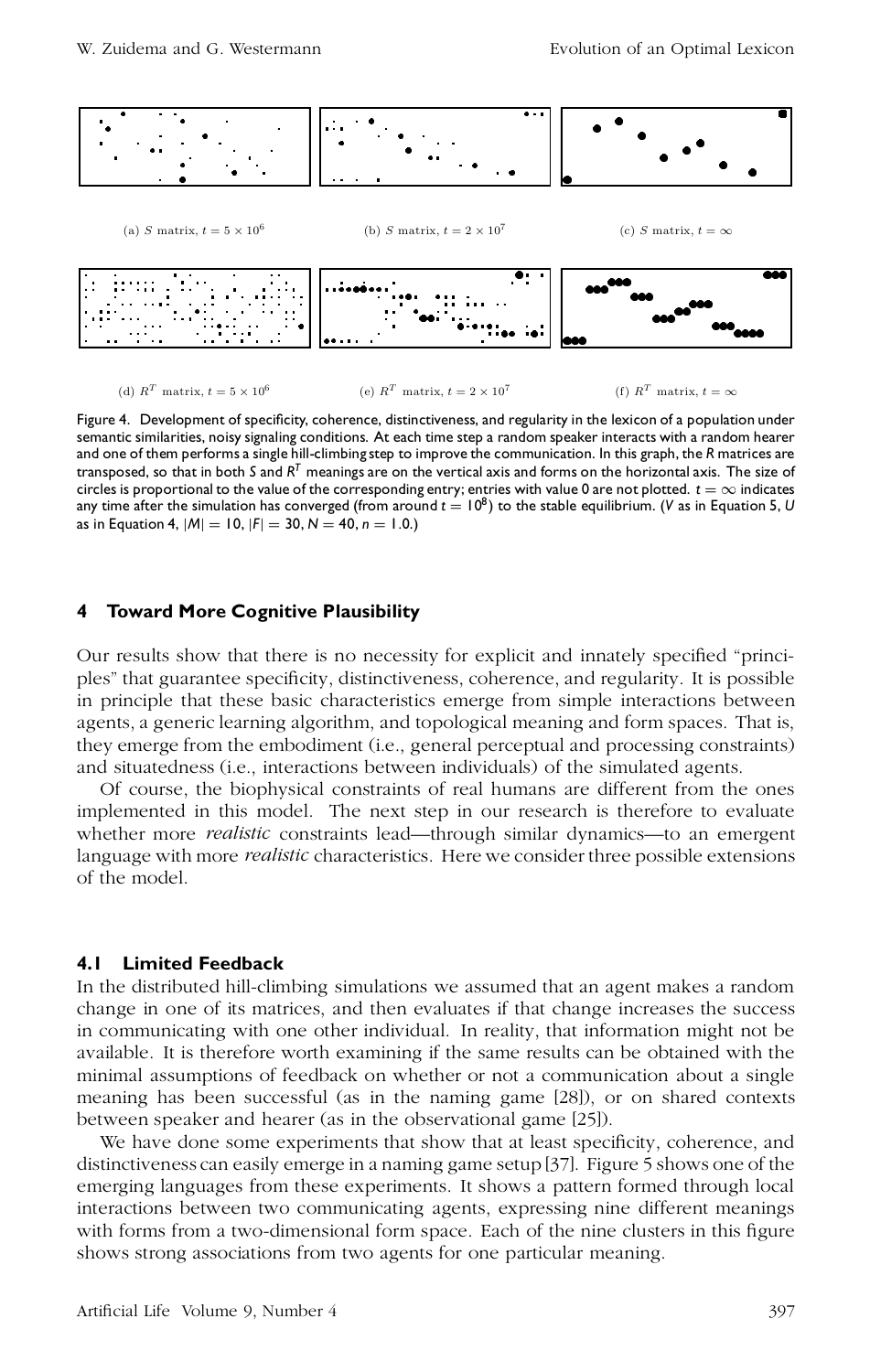

Figure 5. Local interactions: emergence of distinctiveness, coherence, and specificity. Dispersed forms in form space, obtained through local interactions between communicating agents. Each of the nine clusters in this figure shows associations from both agents for one particular meaning. Large dots are strong association. (Parameters:  $N = 2$ ,  $|M| = 9$ ; form space continuous—i.e.,  $|F| = \infty$ ; perceptual noise 10%.)

# **4.2 Cooperativity**

An important principle in line with the joint-action view of human communication has been formulated by Grice [9] as the *principle of cooperation*: In a conversation, the speaker makes certain assumptions about the expectations of the hearer, and she uses these assumptions to communicate her intended message effectively. This principle involves the provision of enough, but not too much, information in a message, the relevance of the message to the current conversation topic, and the truthfulness of the information provided. In interpreting the message, the hearer relies on the speaker to have obeyed these principles.

In the context of language game models, we can extend this principle to the cooperative creation of new words: a speaker that is interested in communicative success should only generate a new form if no form forthe intended meaning already exists in the language. For example, a speaker who wants to talk about a duck-billed platypus but has forgotten the name for it (or never knew it) would not make up a random word and thus confuse the hearer. Instead, she would either circumvent the term or describe the animal, and somehow prompt the hearer to give the name. By querying the hearer for a possible form, the speaker allows herself to make assumptions about the beliefs of the hearer and therefore to engage in a *cooperative* language game (as opposed to the merely *interactive* language games that are traditionally studied). Such an extension of the language game framework is plausible in that it views language as a cooperative phenomenon and as a means to maximize the efficiency of communicating intended meanings. It will prevent the creation of an excess of new forms, thereby reducing the number of synonyms and the cognitive load.

# **4.3 Analogy**

When an agent creates a new form in a language game, it usually randomly assembles phonemes (e.g., [28]). This mechanism is in line with the claim of the "arbitrariness of the sign" [7]: the structure of the form has no relationship to the meaning conveyed by it. While this is true for many forms in today's existing languages, there is evidence suggesting that, in the creation of new forms, the intended meaning should be taken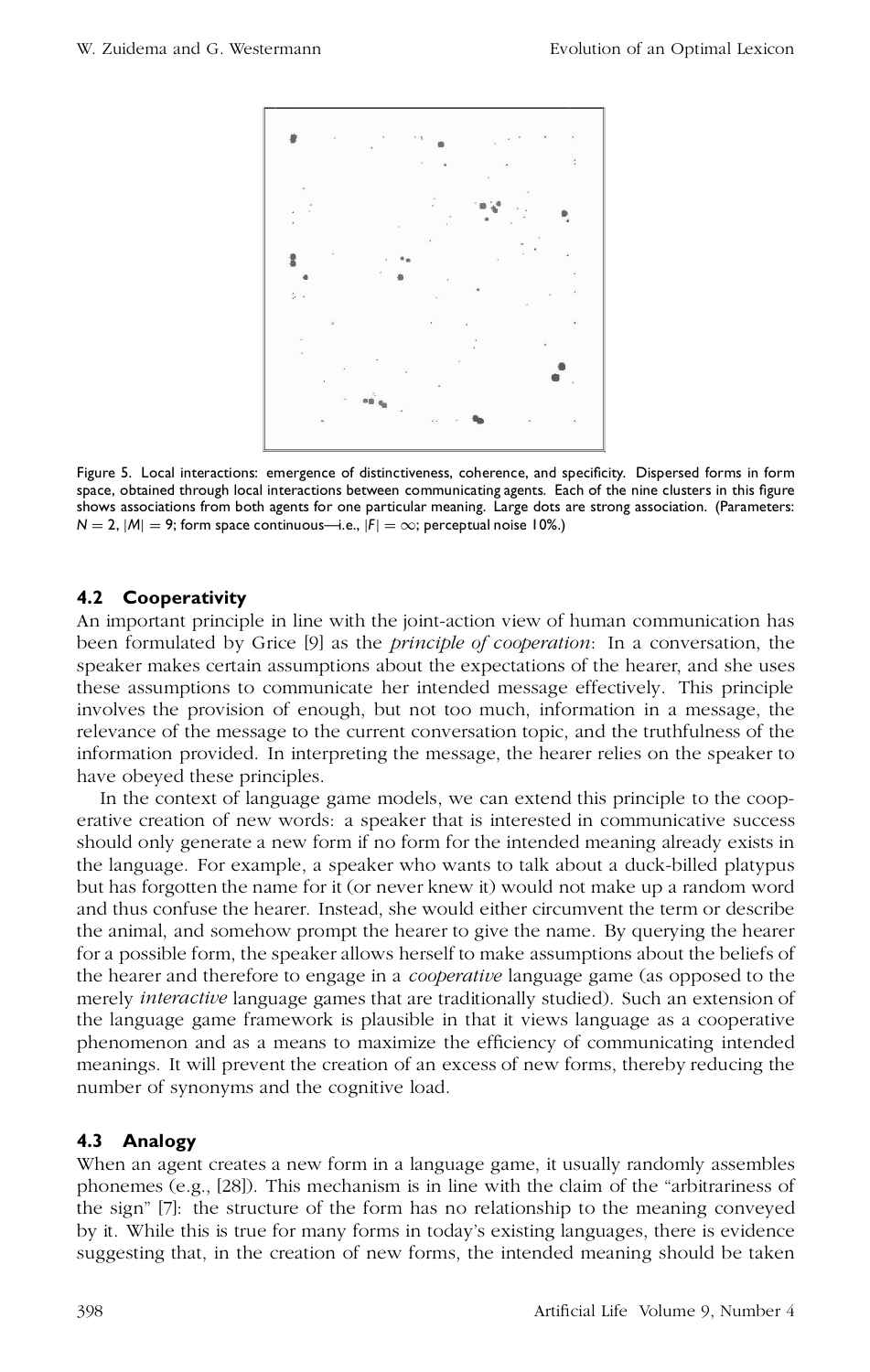into account. First of all, when new words are created in, for example, English, they are often compounded and derived from existing words to ease their understanding. Thus, someone who eats bananas will be called a "banana-eater" rather than a "manslo," to indicate the semantic relationship with bananas and eaters. While such a process cannot be applied to simple language games directly, it does show a structural relationship between words that reflects a semantic relationship between their meanings.

Second, there is growing evidence for the hypothesis that the sound of a word can suggest its meaning ("sound symbolism"). This idea was first mentioned by Plato and has been pursued since then, for example, by von Humboldt [34]. Subsequent psycholinguistic research has shown that in the formation of words, certain sounds can represent certain meanings. For example, in assigning the two words *Mil* and *Mal* to images of big and small tables, 80% of subjects chose *Mal* to stand for the larger table and *Mil* for the smaller table, indicating that  $\frac{a}{\text{avggets}}$  size size and  $\frac{b}{\text{sinall}}$  size [23]. These results have been reproduced and extended by numerous researchers (see e.g. [10]).

A less controversial version than such *absolute* sound symbolism (where sounds carry meaning) is a *relative* sound symbolism that can be directly applied to the creation of new forms in naming games. It is described by von Humboldt [34, p. 74] as "Words whose meanings lie close to one another, are likewise accorded similar sounds," while the sounds themselves bear no direct semantic content. In Sections 2 and 3 we presented results where such relative sound symbolism (regularity) emerges as an optimal solution in noisy conditions. However, we can also imagine that agents actively exploit a form of topology preservation when creating new forms. In a language game the decoding of the form by the hearer could then work as follows:

```
Find a meaning for the form f:
for the nearest neighbor f' of f according to the similarity
    metric, find the best meaning m'
associate f with a meaning which is closest to m'
```
This approach can help to reduce ambiguity in the hearer's lexicon. Preliminary results suggest faster convergence of the language than in the original model, due to the emergence of regularities in the form-meaning mapping. Further, we found several examples of parameter settings that would not lead to convergence under the classical settings, but did converge under these topological settings. Finally, we find an unexpected delay in the convergence in the final stage, due to conflicts between competing partial regularities. This delay indicates that lexicon creation is subject to the opposing pressures of *topological preservation* and *distinctiveness maximization*. We could assume that in the evolution of vocabularies of human languages, words with similar meanings might have developed to be as similar as possible (and thus predictive of their meaning) while at the same time being as distinctive as possible (to facilitate communication with already known words). A new form that is created to be similar to another in order to facilitate understanding of its meaning would then undergo variation (historical change) to become more arbitrary as it became more established and a prediction of its meaning became less important than its distinctiveness from other forms. While we have not incorporated these constraints in our current simulations, we believe that they present a promising direction in the endeavor to integrate language game formalisms with cognitive approaches to language.

# **5 Conclusions**

We have discussed the relevance of language evolution models to the study of embodiment and self-organization of language, and presented a formalism for describing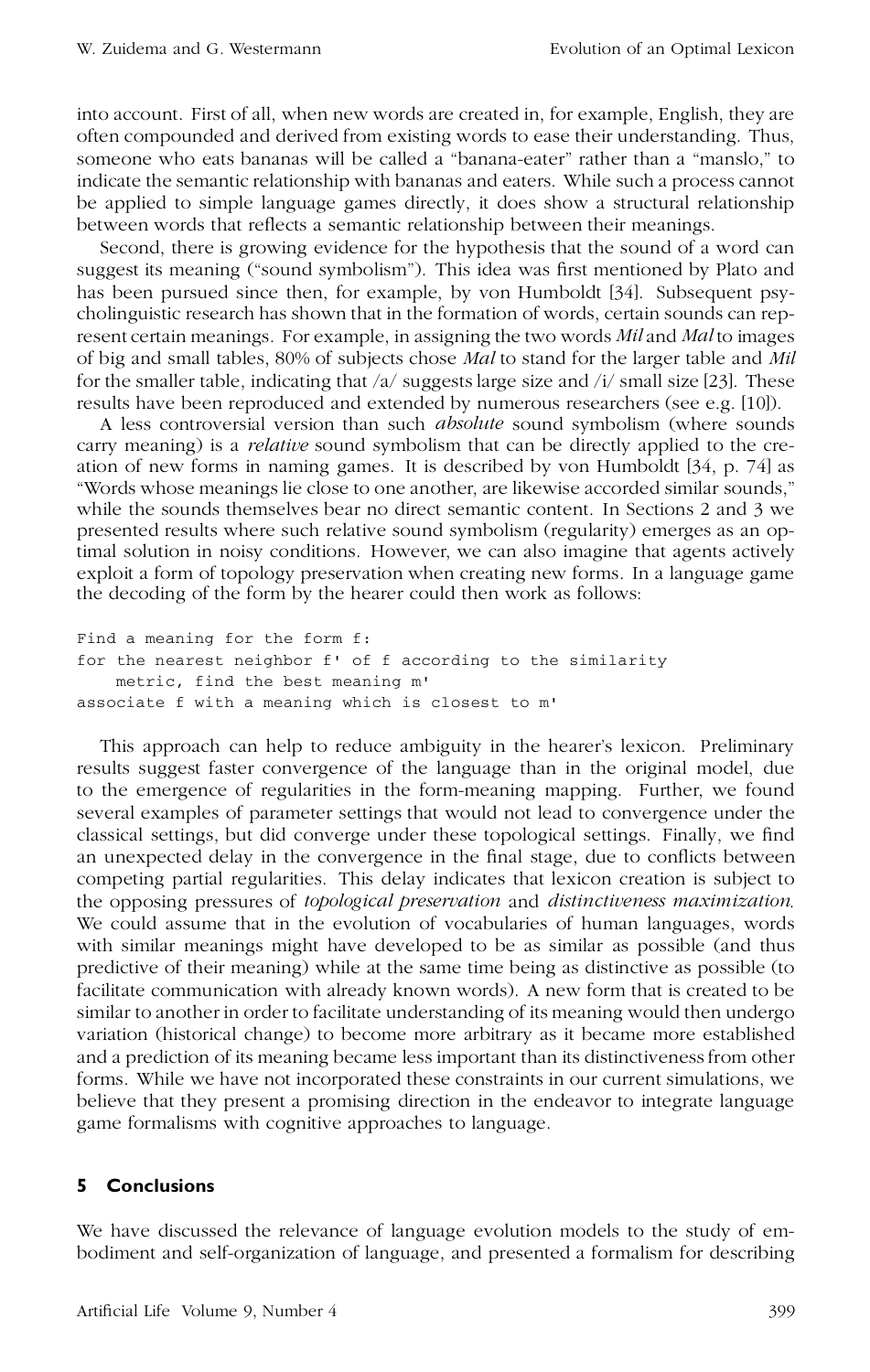language games. Language game models are complementary to work that studies language processing and language acquisition. The models we discussed are simple; their value is that they make the roles of diachrony, embodiment, and self-organization in emerging linguistic structure explicit and testable.

We have argued that the environment and embodiment of communicating agents in the real world impose a topology on both the meaning and the form space of their communication system. We have shown that with these topologies the optimal lexicon has four characteristics: specificity, coherence, distinctiveness, and regularity. We have further shown that in a distributed population of agents that each have generic learning capabilities, a lexicon can be established that shows each of these four characteristics.

Our results on distinctiveness and regularity follow naturally from the framework that we have described in this article. Nevertheless, they have not been reported in the extensive literature on the modeling of language evolution. We believe that this fact in itself is support for our approach to embodiment, where we try to incorporate constraints from sensory, brain, and psychological processing into formal models without explicitly constructing an artificial body. However, much work remains to be done on explaining the role of these constraints in the evolution of language. In the final part of the article, we have therefore raised issues where cognitive science can inform language game modeling, and eventually lead to a detailed understanding of how complex language has emerged from many simple interactions.

# **Acknowledgments**

The writing of this article was supported by European Commission RTN grant HPRN-CT-2000-00065 to Gert Westermann, and a Prins Bernhard Cultuurfondsbeurs and a Marie Curie fellowship of the European Commission to Willem Zuidema. Part of the research described in this article was performed while WZ was at the A.I. Lab of the Vrije Universiteit Brussel and funded through a Concerted Research Action fund (G.O.A.) of the Flemish Government and the VUB.

We thank Kenny Smith, Charlotte Hemelrijk, Hanspeter Kunz, and two anonymous reviewers for helpful comments.

## **References**

- 1. Batali, J. (1998). Computational simulations of the emergence of grammar. In J.Hurford & M. Studdert-Kennedy (Eds.), *Approaches to the evolution of language: Social and cognitive bases*. Cambridge, UK: Cambridge University Press.
- 2. Batali, J. (2002). The negotiation and acquisition of recursive grammars as a result of competition among exemplars. In T. Briscoe (Ed.), *Linguistic evolution through language acquisition: Formal and computational models*. Cambridge, UK: Cambridge University Press.
- 3. Belpaeme, T. (2001). Simulating the formation of color categories. In B. Nebel (Ed.), *Proceedings of the International Joint Conference on Articial Intelligence (IJCAI'01)* (pp. 393–398). San Francisco: Morgan Kaufmann.
- 4. Clark, H. H. (1996). *Using language*. Cambridge, UK: Cambridge University Press.
- 5. De Boer, B. (1999). *Self-organisation in vowel systems*. Ph.D. thesis, Vrije Universiteit Brussel AI lab.
- 6. de Boer, B., & Vogt, P. (1999). Emergence of speech sounds in changing populations. In D. Floreano, J.-D. Nicoud, & F. Mondada (Eds.), *Advances in Artical Life* (pp. 664–673). Berlin: Springer-Verlag.
- 7. de Saussure, F. (1916). *Course in general linguistics*. La Salle, IL: Open Court. Translated by Roy Harris. Edition published in 1986.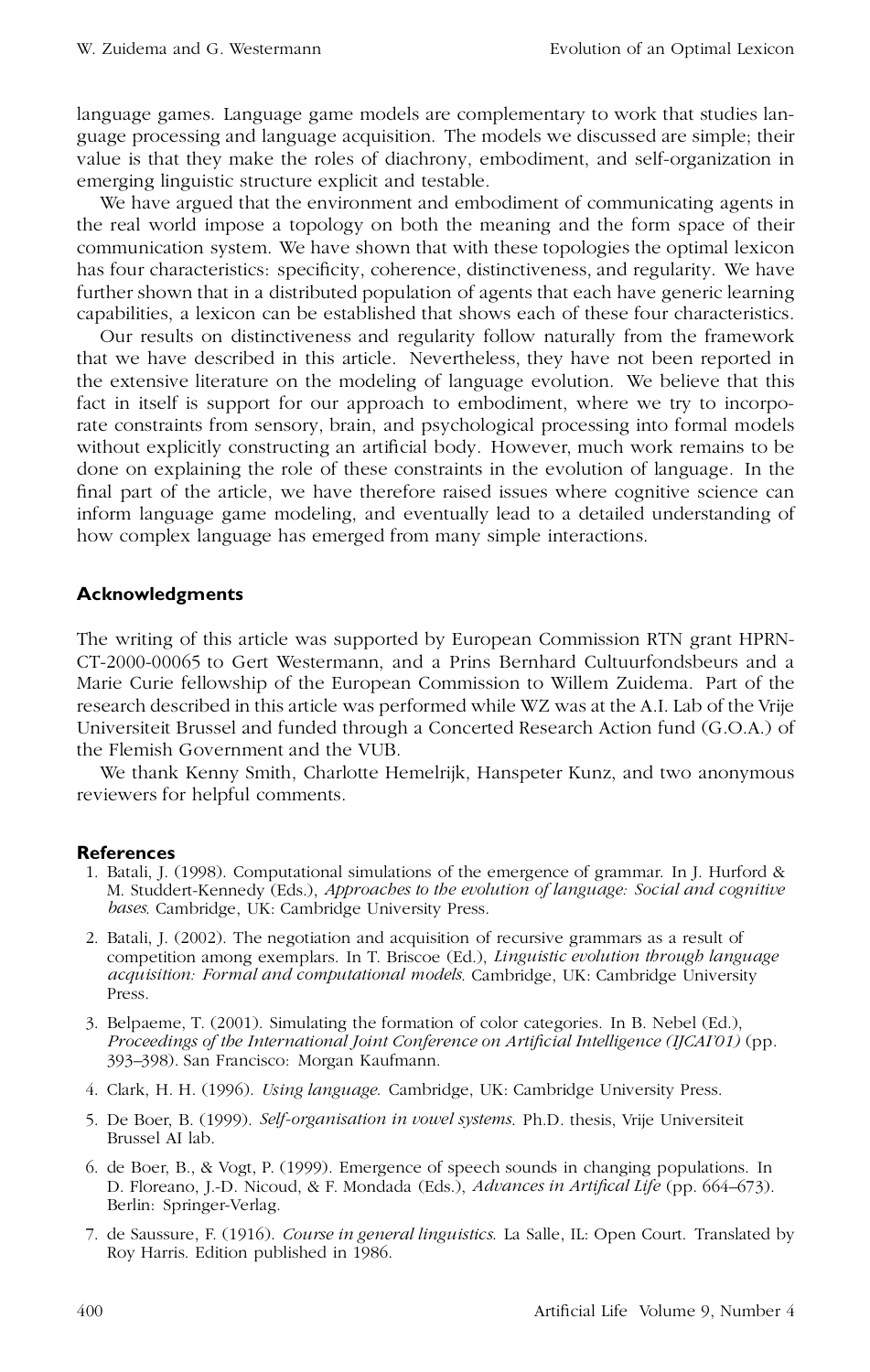- 8. Elman, J. L., Bates, E. A., Johnson, M. H., Karmiloff-Smith, A., Parisin, D., & Plunkett, K. (1996). *Rethinking innateness: A connectionist perspective on development*. Cambridge, MA: MIT Press.
- 9. Grice, H. P. (1975). Logic and conversation. In P. Cole & J. L. Morgan (Eds.), *Syntax and semantics, volume 3: Speech acts* (pp. 41–58). New York: Academic Press.
- 10. Hinton, L., Nichols, J., & Ohala, J. J. (Eds.) (1995). *Sound symbolism*. Cambridge, UK: Cambridge University Press.
- 11. Hurford, J. (1989). Biological evolution of the Saussurean sign as a component of the language acquisition device. *Lingua*, *77*, [187–222.](http://www.ingentaselect.com/rpsv/cgi-bin/linker?ext=a&reqidx=/0024-3841^28^2977L.187[aid=2772563])
- 12. Kaplan, F. (2000). *L'emergence ´ d'un lexique dans une population d'agents autonome*. Ph.D. thesis, Université Paris 6, Sony CSL-Paris.
- 13. Kirby, S. (2000). Syntax without natural selection: How compositionality emerges from vocabulary in a population of learners. In C. Knight, J. Hurford, & M.Studdert-Kennedy (Eds.), *The evolutionary emergence of language: Social function and the origins of linguistic form*. Cambridge, UK: Cambridge University Press.
- 14. Kirby, S. (2001). Spontaneous evolution of linguistic structure: An iterated learning model of the emergence of regularity and irregularity. *IEEE [Transactions](http://www.ingentaselect.com/rpsv/cgi-bin/linker?ext=a&reqidx=/1089-778X^28^295L.102[aid=2712663]) on Evolutionary [Computation](http://www.ingentaselect.com/rpsv/cgi-bin/linker?ext=a&reqidx=/1089-778X^28^295L.102[aid=2712663])*, *5*, 102–110.
- 15. Kirby, S. (2002). Natural language from Articial Life. *[Articial](http://www.ingentaselect.com/rpsv/cgi-bin/linker?ext=a&reqidx=/1064-5462^28^298L.185[aid=4347907]) Life*, *8*, 185–215.
- 16. Landauer, T., Foltz, P., & Laham, D. (1998). Introduction to latent semantic analysis. *[Discourse](http://www.ingentaselect.com/rpsv/cgi-bin/linker?ext=a&reqidx=/0163-853X^28^2925L.259[aid=316829]) Processes*, *25*, 259–284.
- 17. MacWhinney, B. (Ed.) (1999). *The emergence of language*. Mahwah, NJ: Lawrence Erlbaum Associates.
- 18. Nowak, M. A., & Krakauer, D. C. (1999). The evolution of language. *[Proceedings](http://www.ingentaselect.com/rpsv/cgi-bin/linker?ext=a&reqidx=/0027-8424^28^2996L.8028[aid=537626]) of the National Academy of Sciences of the U.S.A.*, *96*, [8028–8033.](http://www.ingentaselect.com/rpsv/cgi-bin/linker?ext=a&reqidx=/0027-8424^28^2996L.8028[aid=537626])
- 19. Nowak, M. A., Plotkin, J. B., & Jansen, V. A. (2000). The evolution of syntactic communication. *Nature*, *404*, [495–498.](http://www.ingentaselect.com/rpsv/cgi-bin/linker?ext=a&reqidx=/0028-0836^28^29404L.495[aid=1841980])
- 20. Oliphant, M. (1999). The learning barrier: Moving from innate to learned systems of communication. *Adaptive Behavior*, *7*.
- 21. Oliphant, M. & Batali, J. (1996). Learning and the emergence of coordinated communication. *Center for Research on Language Newsletter*, *11*.
- 22. Pfeifer, R. & Scheier, C. (1999). *Understanding intelligence*. Cambridge, MA: MIT Press.
- 23. Sapir, E. (1929). A study in phonetic symbolism. *Journal of Experimental Psychology*, *12*, 225–239.
- 24. Seyfarth, R. M., & Cheney, D. L. (1997). Some general features of vocal development in nonhuman primates. In C. T. Snowdon & M.Hausberger (Eds.), *Social inuences on vocal development* (pp. 249–273). Cambridge, UK: Cambridge University Press.
- 25. Smith, A. D. (2001). Establishing communication systems without explicit meaning transmission. In J. Kelemen & P. Sosík (Eds.), *Advances in Artificial Life (Proceedings 6th*) *European Conference on Articial Life, Prague)*. Berlin: Springer.
- 26. Smith, K. (2002). The cultural evolution of communication in a population of neural networks. *[Connection](http://www.ingentaselect.com/rpsv/cgi-bin/linker?ext=a&reqidx=/0954-0091^28^2914L.65[aid=5472289]) Science*, *14*, 65–84.
- 27. Smith, K. (2003). Natural selection and cultural selection in the evolution of communication. *Adaptive [Behavior](http://www.ingentaselect.com/rpsv/cgi-bin/linker?ext=a&reqidx=/1059-7123^28^2910:1L.25[aid=5472291])*, *10*(1), 25–44.
- 28. Steels, L. (1997). Self-organising vocabularies. In C. Langton & K. Shimohara (Eds.), *Proceedings of the 5th International Workshop on Articial Life: Synthesis and simulation of living system* (pp. 179–184). Cambridge, MA: MIT Press.
- 29. Steels, L. (1997). The synthetic modeling of language origins. *Evolution of Communication*, *1*, 1–35.